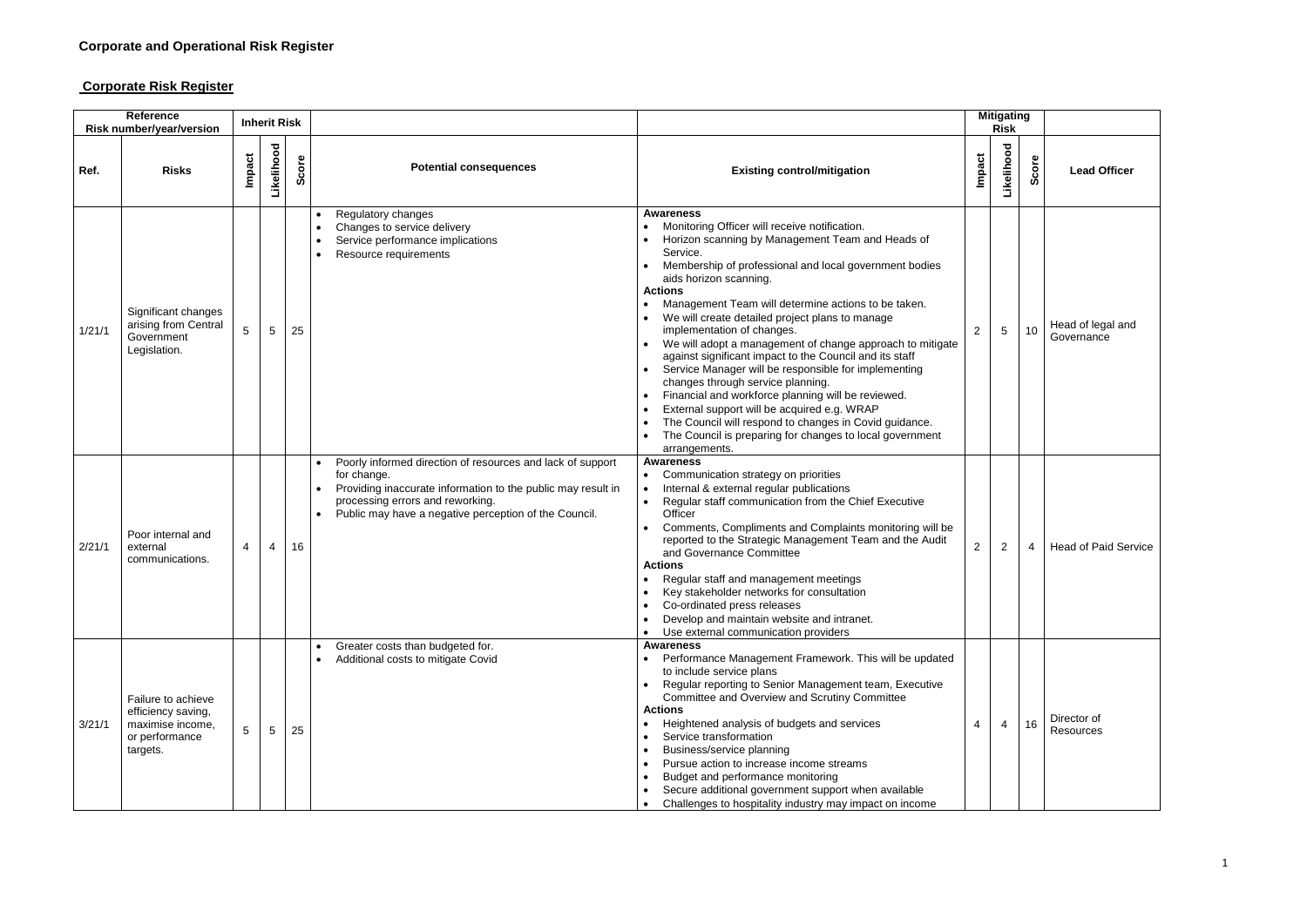| <b>Reference</b><br><b>Risk number/year/version</b> |                                                                                 |                | <b>Inherit Risk</b> |           |                                                                                                                                                                                                                                                                                                   | <b>Mitigating</b><br><b>Risk</b>                                                                                                                                                                                                                                                                                                                                                                                                                                                                                                                                                                                                                 |                      |       |                                                                                                                   |  |
|-----------------------------------------------------|---------------------------------------------------------------------------------|----------------|---------------------|-----------|---------------------------------------------------------------------------------------------------------------------------------------------------------------------------------------------------------------------------------------------------------------------------------------------------|--------------------------------------------------------------------------------------------------------------------------------------------------------------------------------------------------------------------------------------------------------------------------------------------------------------------------------------------------------------------------------------------------------------------------------------------------------------------------------------------------------------------------------------------------------------------------------------------------------------------------------------------------|----------------------|-------|-------------------------------------------------------------------------------------------------------------------|--|
| Ref.                                                | <b>Risks</b>                                                                    | <b>Impact</b>  | Likelihood          | core<br>Ŏ | <b>Potential consequences</b>                                                                                                                                                                                                                                                                     | <b>Existing control/mitigation</b>                                                                                                                                                                                                                                                                                                                                                                                                                                                                                                                                                                                                               | Likelihood<br>Impact | Score | <b>Lead Officer</b>                                                                                               |  |
| 4/21/1                                              | Poor management<br>of projects and<br>contracts.                                | $\overline{4}$ | $\sqrt{5}$          | 20        | Leads to overruns on time or cost and failure to achieve<br>project aims.<br>Non-compliance with financial regulations<br>Potential of Fraud and corruption<br>Irretrievable breakdown in contractor arrangements results<br>in the contractor being unable to deliver the outsourced<br>service. | <b>Awareness</b><br>Managing Contract performance.<br>$\bullet$<br><b>Contract Checklist</b><br>Service plans<br>Monitoring of contractor performance.<br>Regular contractor meetings.<br>$\bullet$<br><b>Actions</b><br>Project Management methodology. Briefings for managers<br>$\mathbf{3}$<br>have been arranged<br>External project management support<br>$\bullet$<br>External contract management support<br><b>Contract Standing Orders and Financial Regulations</b><br>$\bullet$<br>Budgetary control.<br>$\bullet$<br>The Council owns a number of assets used by the<br>contractor.<br>Review options for bringing service in-house | $\overline{2}$       | 6     | Director of People<br>and Place<br>Legal and<br>Governance should<br>be involved at start<br>of contract process? |  |
| 5/21/1                                              | Ineffective<br>workforce planning,<br>or imposed<br>reductions in<br>resources. | 4              | 5                   | 20        | Poor standards of service or disruption to service.<br>Service transformation and commissioning can help build<br>resilience.<br>Loss of qualified and knowledgeable staff exposing the<br>Council to risk of service failure and legal challenge.                                                | <b>Awareness</b><br>Established suite of HR policies and procedures<br>$\bullet$<br>Service planning process<br><b>Actions</b><br>Organisational review<br>$\bullet$<br><b>Organisational Development</b><br>Training and development<br>Working environment<br>2<br>Staff surveys/consultation<br>Flexible working<br><b>Business continuity plans</b><br>Management training<br>Appraisals<br>$\bullet$<br>Service Planning<br>Values and behaviours training                                                                                                                                                                                  | 3                    | 6     | Director of<br>Resources                                                                                          |  |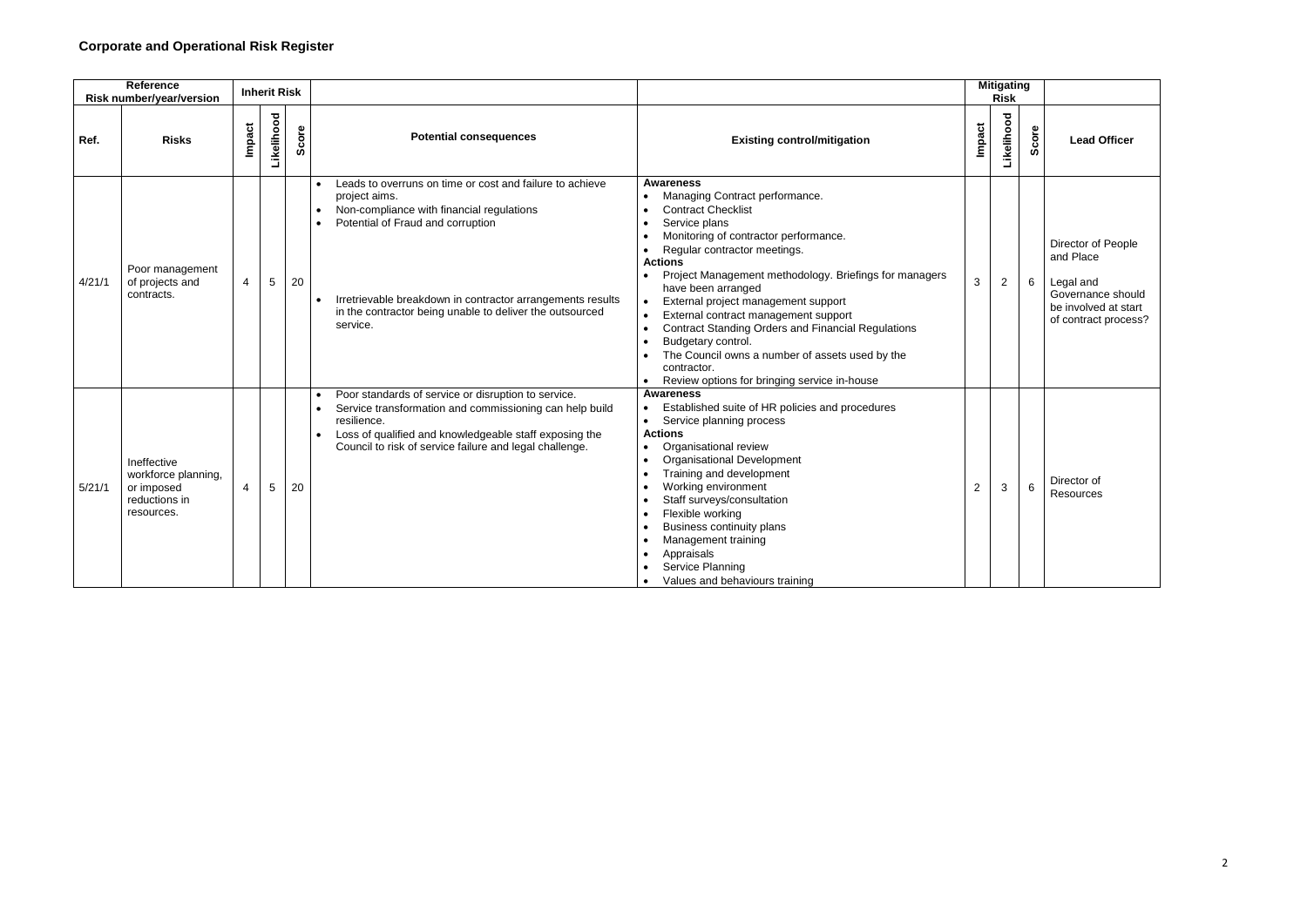## **Corporate and Operational Risk Register**

| Reference<br><b>Risk number/year/version</b> |                                       | <b>Inherit Risk</b> |                 |     |                                                                                                                                                                                                                                                                                                                         |                                                                                                                                                                                                                                                                                                                                                                                                                                                                                                                                                                                                                                                                                                                                                                                                                                                            |                |                  |                 |                       | <b>Mitigating</b><br><b>Risk</b> |  |  |
|----------------------------------------------|---------------------------------------|---------------------|-----------------|-----|-------------------------------------------------------------------------------------------------------------------------------------------------------------------------------------------------------------------------------------------------------------------------------------------------------------------------|------------------------------------------------------------------------------------------------------------------------------------------------------------------------------------------------------------------------------------------------------------------------------------------------------------------------------------------------------------------------------------------------------------------------------------------------------------------------------------------------------------------------------------------------------------------------------------------------------------------------------------------------------------------------------------------------------------------------------------------------------------------------------------------------------------------------------------------------------------|----------------|------------------|-----------------|-----------------------|----------------------------------|--|--|
| Ref.                                         | <b>Risks</b>                          | Impact              | Likelihood      | ore | <b>Potential consequences</b>                                                                                                                                                                                                                                                                                           | <b>Existing control/mitigation</b>                                                                                                                                                                                                                                                                                                                                                                                                                                                                                                                                                                                                                                                                                                                                                                                                                         | Impact         | <b>ikelihood</b> | Score           | <b>Lead Officer</b>   |                                  |  |  |
| 6/21/1                                       | Failure to secure<br>and manage data. | 5                   | 5               | 25  | Loss of/ corruption of/ inaccuracy of data, results in<br>disruption to services and breaches of security.<br>Major IT physical hardware failure or electronic attack, such<br>as viruses, hacking or spyware, causes disruption to<br>services and breaches of security.<br>Financial penalties and reputational risk. | <b>Awareness</b><br>Data breach reporting<br>$\bullet$<br>IT security monitoring<br>$\bullet$<br>Awareness of cyber security risks<br>$\bullet$<br><b>Actions</b><br>Data protection policy and procedure<br>Freedom of Information publication scheme<br>Data retention policy and procedure for archive and disposal<br>Information breach response plan<br><b>Review Business Continuity Plan</b><br>IT system security<br>Public Services Network compliance<br>IT and data online training modules<br>GDPR training and policy<br>Review data sharing agreements<br>Data owner central register<br>Anti-virus software<br>Review of disaster recovery arrangements<br>IT security policies<br>Clear desk strategy<br>Produce Agile Working Policy<br>Review of agile working security. IT project will improve<br>security<br>Virtual meetings policy | $\overline{2}$ | $\mathbf{3}$     | 6               | Director of resources |                                  |  |  |
| 7/21/1                                       | Economic change.                      | 5                   | $5\overline{)}$ | 25  | Imposed savings requirements, the financial settlement and<br>Fairer Funding Review; Housing Revenue Account<br>restraints; reliance on Council Tax and Business Rate<br>income.<br>Changes in service demands and levels of income and<br>unsustainable costs for the Council.                                         | <b>Awareness</b><br>Council wide efficiency monitoring and reporting<br><b>Budget monitoring</b><br>Debt management policy<br><b>Actions</b><br>Section 151/Chief Finance Officer<br><b>Financial Regulations and Contract Standing Orders</b><br>Organisational review to ensure we have the right posts and<br>the right skills.<br>Medium Term Financial Plan and Budget Strategy<br>Political decisions aligned to planned budget strategies and<br>available resources<br>Review of fees and charges<br>Maintaining and contributing to financial reserves<br>Strong financial management system<br>Capital finance risk management<br>Internal Audit review of fundamental systems<br>Modelling and monitoring of Business Rates (including<br>appeals) and Council Tax<br>Spending Review technical assessment<br>$\bullet$                         | $\overline{4}$ | 4                | 16 <sup>1</sup> | Section 151 Officer   |                                  |  |  |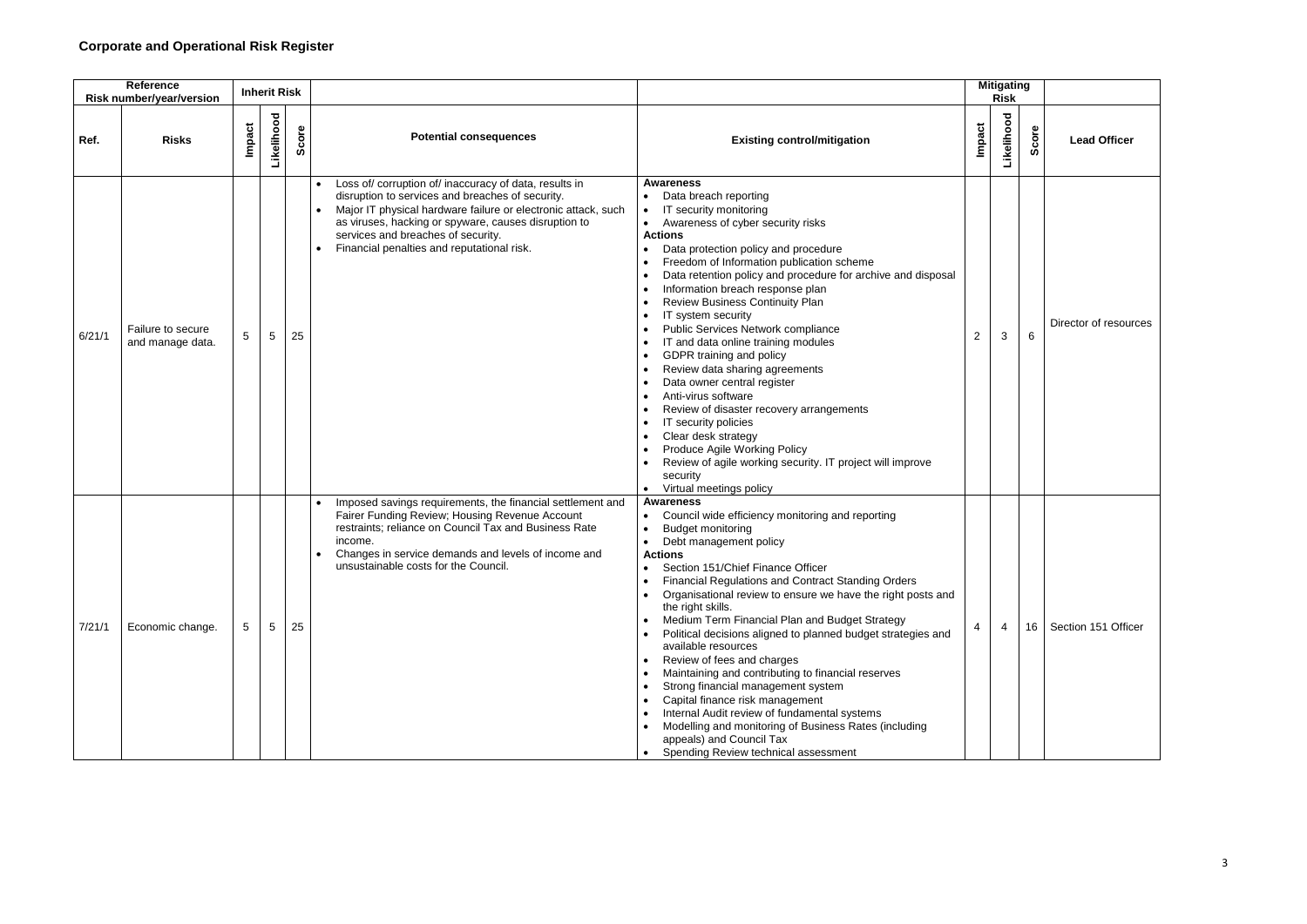| Reference<br><b>Risk number/year/version</b> |                                                                       | <b>Inherit Risk</b> |                |     |                                                                                                                                                                                                                                                                                                                                                    | <b>Mitigating</b><br><b>Risk</b>                                                                                                                                                                                                                                                                                                                                                                                                                                                                                                                      |                |                |                  |                             |
|----------------------------------------------|-----------------------------------------------------------------------|---------------------|----------------|-----|----------------------------------------------------------------------------------------------------------------------------------------------------------------------------------------------------------------------------------------------------------------------------------------------------------------------------------------------------|-------------------------------------------------------------------------------------------------------------------------------------------------------------------------------------------------------------------------------------------------------------------------------------------------------------------------------------------------------------------------------------------------------------------------------------------------------------------------------------------------------------------------------------------------------|----------------|----------------|------------------|-----------------------------|
| Ref.                                         | <b>Risks</b>                                                          | <b>Impact</b>       | Likelihood     | ore | <b>Potential consequences</b>                                                                                                                                                                                                                                                                                                                      | <b>Existing control/mitigation</b>                                                                                                                                                                                                                                                                                                                                                                                                                                                                                                                    | <b>Impact</b>  | Likelihood     | Score            | <b>Lead Officer</b>         |
| 8/21/1                                       | Natural disaster<br>pandemic;<br>malicious or<br>accidental incident. | $5\overline{)}$     | $\overline{4}$ | 20  | Affects support required by citizens or disrupts existing<br>Council services.<br>Impact on Council's finances<br>$\bullet$<br>There is a risk that additional costs and loss of income<br>associated with the coronavirus pandemic depletes the<br>Council's reserves to such an extent that the Council is no<br>longer financially sustainable. | <b>Awareness</b><br>Information provided by external organisations<br><b>Communications Strategy</b><br><b>Actions</b><br>Emergency plan<br>Emergency planning exercises<br><b>Review Business Continuity Plan</b><br>Review of disaster recovery arrangements<br>Arrangements with partner organisations<br>Review service arrangements with major contractors<br>Work with other Cumbria local authorities to lobby Central<br>$\bullet$<br>Government to address the costs of the coronavirus<br>pandemic<br>Continue to review reserves and MTFP. | -4             | 4              | 16               | <b>Head of Paid Service</b> |
| 9/21/1                                       | Changes in political<br>priorities.                                   | 5                   | $\overline{4}$ | 20  | Resulting in immediate changes that require additional<br>resource to achieve and fail to reflect priorities determined<br>by consultation.<br>Potential Local Government reorganisation impacts on other<br>priorities                                                                                                                            | <b>Actions</b><br>Financial and workforce planning<br>Monitoring by Management Team and reporting to the<br><b>Executive Committee</b><br>Clear corporate planning and regular performance<br>monitoring<br>Effective service planning<br>Respond to national consultation on key policy changes<br>Membership of the Local Government Association<br>Member training sessions to reflect changes in priorities                                                                                                                                       | 5              | 3              | 15               | <b>Head of Paid Service</b> |
| 10/21/1                                      | Major Health and<br>Safety incident at<br>the Council.                | 4                   | 4              | 16  | Additional costs for inquiry, disruption to service and<br>possible prosecution.<br>Unknown issues relating to working at home?                                                                                                                                                                                                                    | <b>Awareness</b><br>Corporate wide H&S training<br><b>Actions</b><br>Health & Safety (H&S) Board<br>H&S Management Group<br>$\bullet$<br>H&S procedures - addressed at every service area<br>H&S audits /peer review<br>Specialist H&S advisor<br>Insurance.<br>Assess impact of agile working and provide additional<br>equipment if required.<br>Review agile working guidance                                                                                                                                                                      | $\overline{4}$ | 3              | 12 <sup>12</sup> | <b>Head of Paid Service</b> |
| 12/20/1                                      | Failure to deliver<br>the objectives of the<br>Council plan           | 5                   | 3              | 15  | Opportunities to deliver improvements for the Borough may<br>be missed.<br>Detrimental impact for residents.<br>Unable to attract new businesses and residents to the<br>Borough.                                                                                                                                                                  | There is an annual review of progress against the Council<br>Plan which is presented to the Executive Committee.<br>The plan contains actions which will deliver the plan's<br>objectives.<br>Service plans for each department are currently being<br>prepared.                                                                                                                                                                                                                                                                                      | 5              | $\overline{2}$ | 10               | <b>Chief Executive</b>      |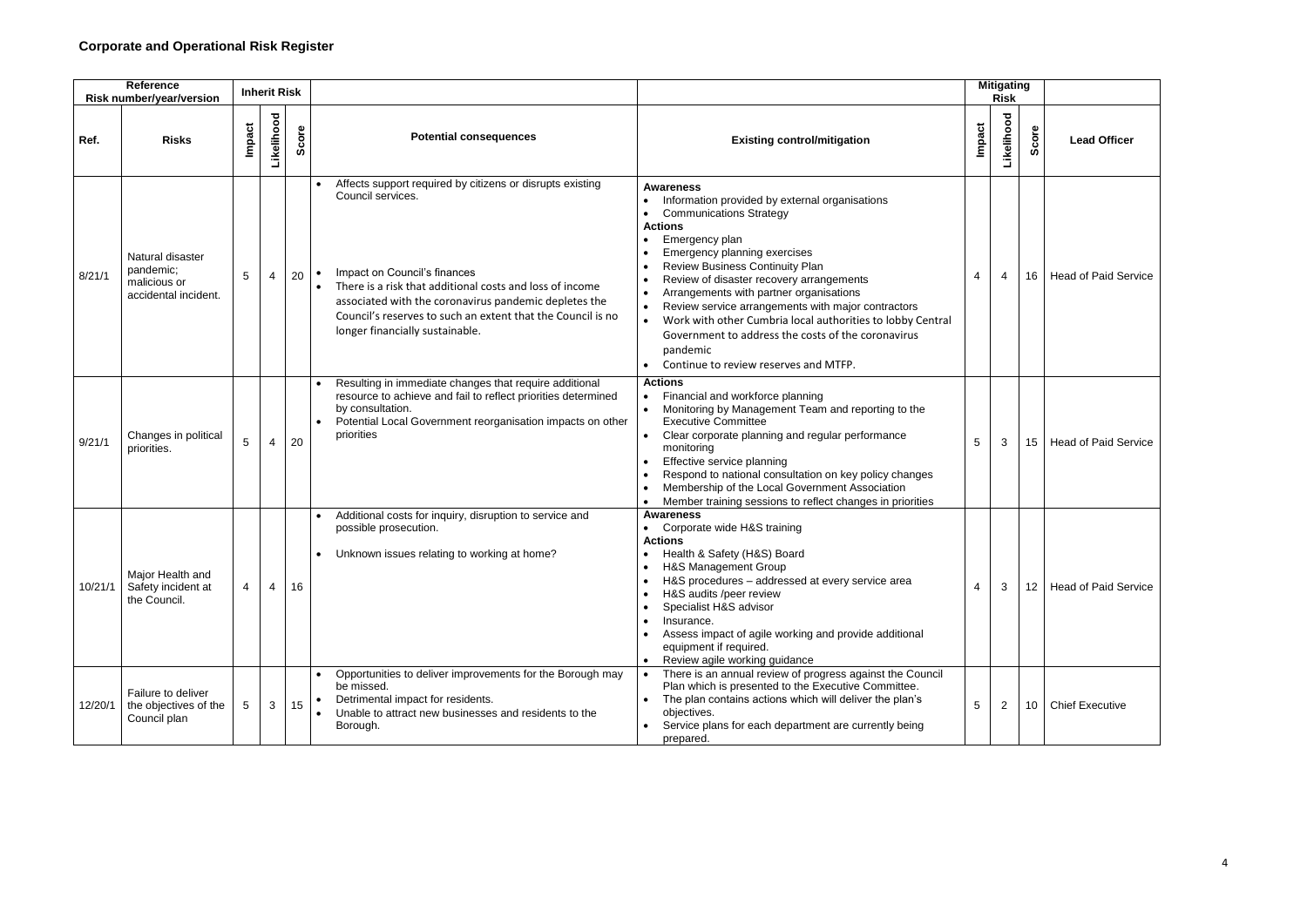## **Operational Risk Register**

| <b>Reference</b><br>Risk number/year/version |                                                                                                                                                         | <b>Inherit Risk</b> |            |           |                                                                                           |                                                                                                                                                                                                                                                                                                                                                                                                                                                                                                                                                                   |        | <b>Mitigating</b><br><b>Risk</b> |              |                          |
|----------------------------------------------|---------------------------------------------------------------------------------------------------------------------------------------------------------|---------------------|------------|-----------|-------------------------------------------------------------------------------------------|-------------------------------------------------------------------------------------------------------------------------------------------------------------------------------------------------------------------------------------------------------------------------------------------------------------------------------------------------------------------------------------------------------------------------------------------------------------------------------------------------------------------------------------------------------------------|--------|----------------------------------|--------------|--------------------------|
| Ref                                          | <b>Risks</b>                                                                                                                                            | Impact              | Likelihood | core<br>ഗ | <b>Potential consequences</b>                                                             | <b>Existing control/mitigation</b>                                                                                                                                                                                                                                                                                                                                                                                                                                                                                                                                | Impact | Likelihood                       | core<br>Ō    | <b>Risk owner</b>        |
| 1/21/1                                       | Service provision<br>and performance<br>affected by<br>organisational<br>change, industrial<br>action and/or staff<br>sickness.                         | 4                   | 5          | 20        | Complaints, poor performance and possible further costs.                                  | <b>Awareness</b><br>Established suite of HR policies and procedures<br>Organisational culture<br>$\bullet$<br>Management training<br>$\bullet$<br><b>Actions</b><br>Working environment<br>Staff surveys/consultation<br>$\bullet$<br>Flexible working<br>Business continuity plans<br>Appraisals and professional training<br>Performance monitoring and management<br>Clear absence management scheme<br>Workforce strategy<br>$\bullet$                                                                                                                        | 3      | 4                                | 12           | Section 151 Officer      |
| 2/21/1                                       | Failure of contractor<br>or partners to deliver<br>services or meet<br>agreed performance<br>targets.                                                   | 4                   | 5          | 20        | Additional costs or failed objectives.                                                    | <b>Awareness</b><br>Project management<br>$\bullet$<br><b>Actions</b><br>Procurement processes - including financial<br>aspects/contract standing orders/equality standards<br>Contract process - creation of robust contracts.<br>Creation of a new post to improve the quality of contracts<br>Accountability and risk ownership documented.<br>Service Level Agreements<br>Contract monitoring<br>Trained/skilled staff<br>Established governance arrangements<br>$\bullet$                                                                                    | 4      | 3                                | 12           | Director of<br>Resources |
| 3/21/1                                       | Potential for fraud,<br>corruption,<br>malpractice or error,<br>by internal or<br>external threats. In<br>additional to<br>immediate financial<br>loss. | 5                   | 3          | 12        | Could harm reputation and lead to additional inquiry costs<br>$\bullet$<br>and penalties. | <b>Awareness</b><br>Appropriate culture and risk awareness<br>$\bullet$<br><b>Actions</b><br>Anti-fraud and corruption strategy<br>Whistleblowing policy<br><b>National Anti-Fraud Network</b><br><b>National Fraud Initiative</b><br><b>Financial Regulations and Contract Standing Orders</b><br>Codes of conduct<br>Appropriately trained staff<br>$\bullet$<br>Segregation of duties<br>Supported financial management system<br>Budget monitoring regime<br>Internal Audit review of systems and controls<br>Insurance<br><b>Annual Governance Statement</b> | 3      |                                  | $\mathbf{3}$ | Director of<br>Resources |